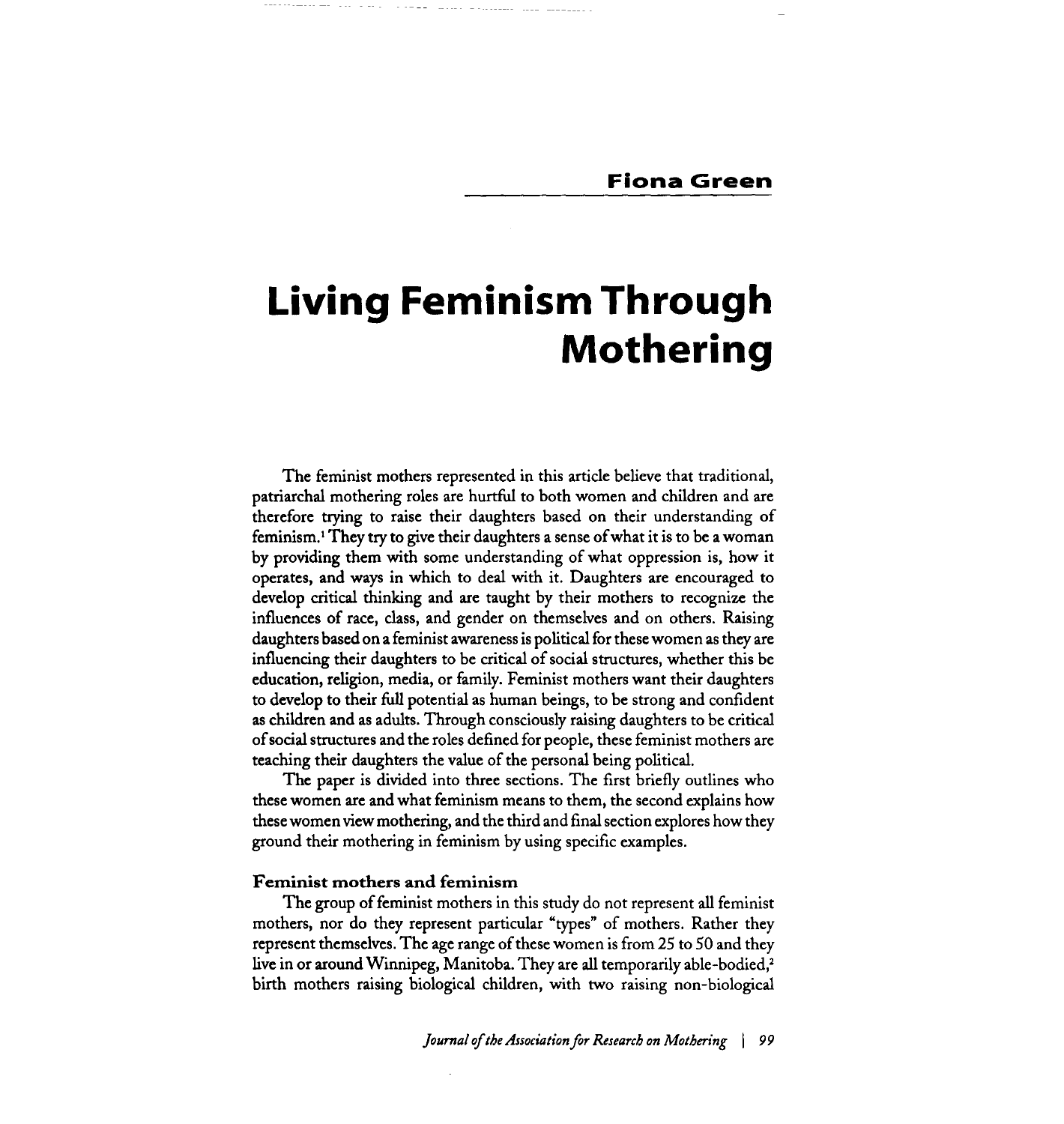#### *Fiona Green*

children in addition to bioligical children. Halfare raising children alone, while the other half are raising children in partnerships.' Six mothers are single, two are lesbian, one is bisexual, eleven are heterosexual and I am uncertain of the sexuality of two of the women. Eleven women were born in Canada, two in the **U.S.A,** two in England and one in Africa.

The ethnic ancestry of this group is varied. One woman is African, one is Metis, and two are Jewish. Two women have Columbian/European ancestry, two are of Jewish/European decent and seven women have mixed European heritage. Four women identify themselves as poor, while the other twelve see themselves as middle-class.

All of these women identify themselves as feminist and insist that being feminist is who they are and not simply a role, theory, or ideological paradigm. Feminism is a world viewwhich is ingrained in their bodies, minds, beliefs, and actions and is, therefore, implicit in everything they do, including their mothering practices.

Of course each woman has her own understanding and definition of feminism, yet a number of commonalities exist. These commonalities do not represent the entire understanding of feminism for these women, but provide a partial view of what feminism means to these women and how it relates to their mothering.

For all participants, being feminist entails having a feminist consciousness. It means consciously analyzing everyday events, and looking for the underlying assumptions in everything. Having a feminist consciousness for these women demands a recognition of what, where, when, why and how patriarchy works, as well its implications. Patriarchy, they believe, efficiently dis-empowers and dis-enfranchises children and women through systemic discrimination that supports and limits everyone to varying degrees—according to factors such as gender, ethnicity, sexuality, social class, geography, and ability.4 Patriarchy uses social structures to limit women in ways that are harmfid, give men power, and maintain a male-dominated hierarchy. Patriarchy does not acknowledge women's contributions in this world; it ignores her-story.

For these women, acknowledging and understanding patriarchy includes recognizing that the personal is political; that all personal experiences are linked to the larger world which is political in its makeup. They see that living in a patriarchal social environment influences and affects each one of us personally. They also consider the reverse to be true, that the political is personal. What we do as individuals has an affect on the largerworld and its politics. These feminist mothers actively practice their beliefs.

Central to praxis, they argue, is choice. Choice entails the fundamental right to make personal decisions for themselves and about their lives, even when this includes little or no support from others. Choice is one of many paths to fieedom from the social construction ofgender and thus to self-determination. Making choices around issues of relationships, education, work, religion and, of course, reproduction, children and mothering are ways these women take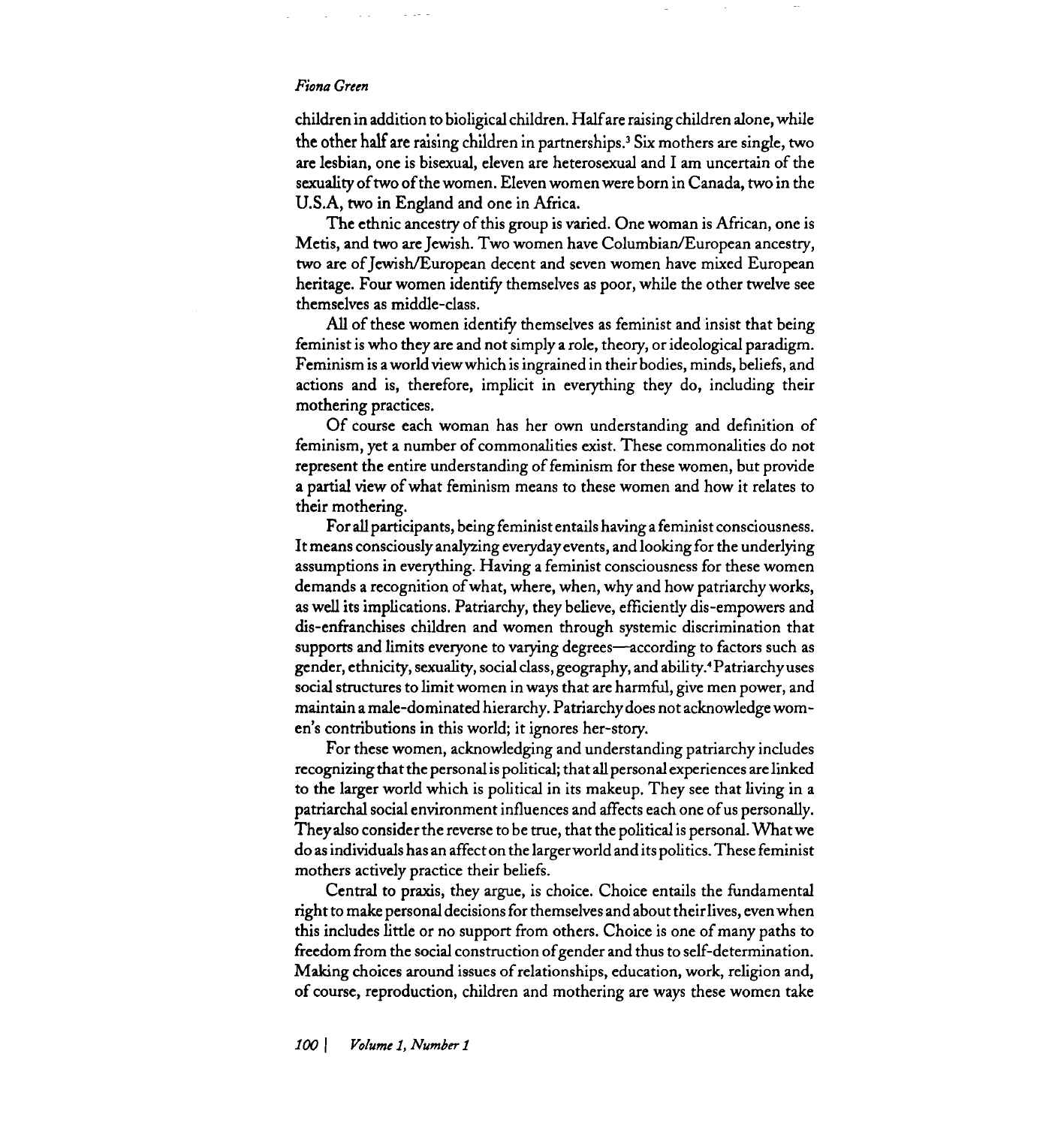charge of their lives and create social change.

To be feminist includes, but is not limited to, analyzing and understanding patriarchy, inequality, and the social injustice as it pertains to women and children. It also entails knowing that by putting personal understandings, beliefs, and theories into practice, both individually and communally, acknowledges and acts on women's potential to be self-determined.

#### **Mothering**

Traditional patriarchal notions of mothering, according to the women in this study, are harmful to women and children. They claim that the most hurtful reality of mothering is the isolation and lack of support for mothers, both from people in general and from other feminists. Damage to mothers and children is brought about through the tactic of dividing different "types" of mothers into groups and then judging women according to their particular grouping. "Working mothers" are perceived as selfish and neglectful of their children's needs. "Stay-at-home mothers" are labelled dependent, boring, and suspect for not contributing to the family income. "Disabled mothers" are considered incapable, selfish, wrong, or invisible. "Welfare mothers" are seen as lazy, inept, and abusers of the "system." "Lesbian mothers" are viewed as incompetent, deviant, and "bad." What is additionally hurtful, according to these women, is that they themselves have labelled and judged other mothers and thus alienated themselves and other women. They know this undermines women and are working to eradicate this attitude in themselves and others.

Raising daughters in ways that duplicate patriarchal gender role stereotypes is also understood to be damaging to everyone. Not only do gender roles constrain the development of human beings, the roles themselves are destructive. Changing the socialization of children from conforming to patriarchal stereotypes to being autonomous human beings first, both liberates people and challenges the social order. Mothering for these women entails just this, allowing their daughters to be the people they are, regardless of social prescriptions according to sex and gender.

All ofthe women interviewed see their mothering as feminist because they value and encourage autonomy, self-determination and self-reliance in their daughters. Mothers respect and support the development and growth of children as individuals in their own right, and try to recognize the different strengths and weaknesses of **all** people.

One woman believes mothering is an important and powerful role in itself. To mother, in her words, "is to have a generation in one's hand." She believes that a mother's power to shape and influence the development of individuals, regardless of what's out there, means that mothers can contribute to the feminist struggle. Although **all** of the participants believe that the work of mothering is hard, undervalued and isolating, they also regard mothering to be the most significant work they can do for themselves, their children and their society.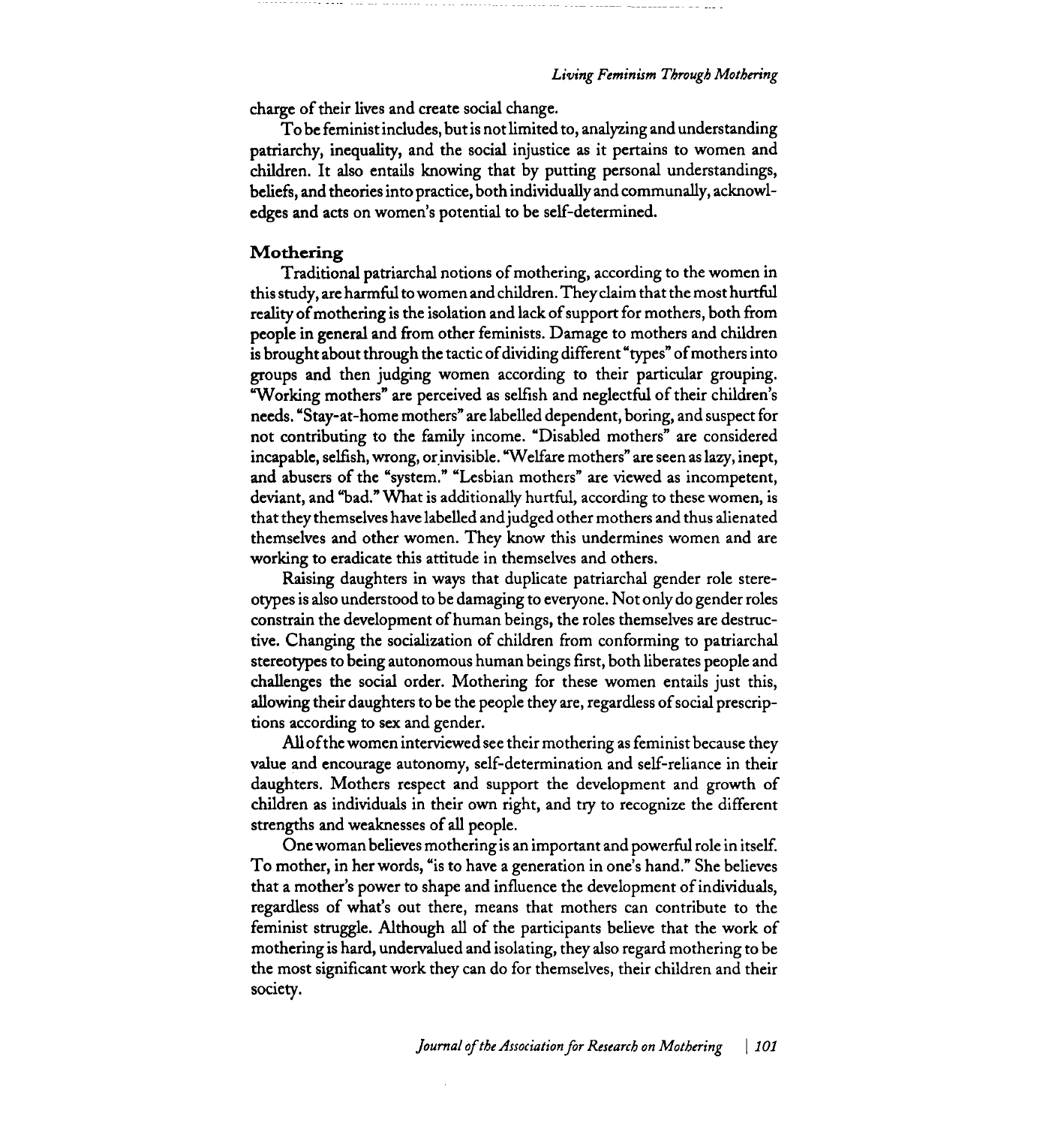#### *Fiona Green*

# **Living feminism through mothering**

In attempting to actively resist patriarchal ideals of mothering and notions of gender by rearing their daughters based on the feminist principle of the personal being political, these women believe they are living their feminism through their mothering. Of course, the particular ways of doing this varies from woman to woman.

One mother views all decisions around her mothering as feminist because she believes her political values go beyond her immediate family to touch others within the community. She makes conscious and deliberate choices around &id care, schooling, immunization and the well-being of her daughters. The outcome of these decisions, she points out, does not occur within a void, but involves others in the community. This, she believes, influences community members by demonstrating alternative ways of mothering (choices) and that all people do not share the same values nor behave in exactly the same way. She views her mothering as politically effective because she provides a role model of mothering for her daughters and others that actively resist patriarchy.

Another mother views her choice to stay at home and raise her daughter as a way of defying the social institution of motherhood. By vocalizing her particular choice of staying at home, what she forgoes by choosing to stay at home, and how it relates to her politics, she believes challenges the assumptions people, including other feminists, hold about traditional female roles. Upon returning to the workforce in a job with a feminist organization, this woman finds herself battling discrimination from her feminist employers who do not recognize the value of her mother work while she was absent from the labour force. Because her work as a feminist mother is not validated, she finds herself both educating and politicizing those around her about her parenting choices. This, she argues, exemplifies living feminism through mothering.

Three mothers who have chosen to home-school their daughters believe that by doing so they are teaching their children and others about feminism. Each of these mothers spoke about the damage done to their particular daughters by the school system, whether through the violence of sexism, racism, or intolerance and discrimination based on other "differences." These mothers show their daughters, and others, that they will not participate in a system which harms their children. Rather, they create alternative ways to educate their daughters in healthy environments which value children as unique individuals with particular needs. Home-schooling is therefore a feminist and political act for these women.

Mothers live their feminism through their parenting by helping their daughters achieve an understanding of how patriarchy oppresses them. Mothers show them how social structures are not fair to women and children. They consciously raise their daughters to be critical of these structures and the roles defined for people according to differences in gender, race, ability, sexuality, and class.

One mother shows her daughters ways in which the divorce law concretely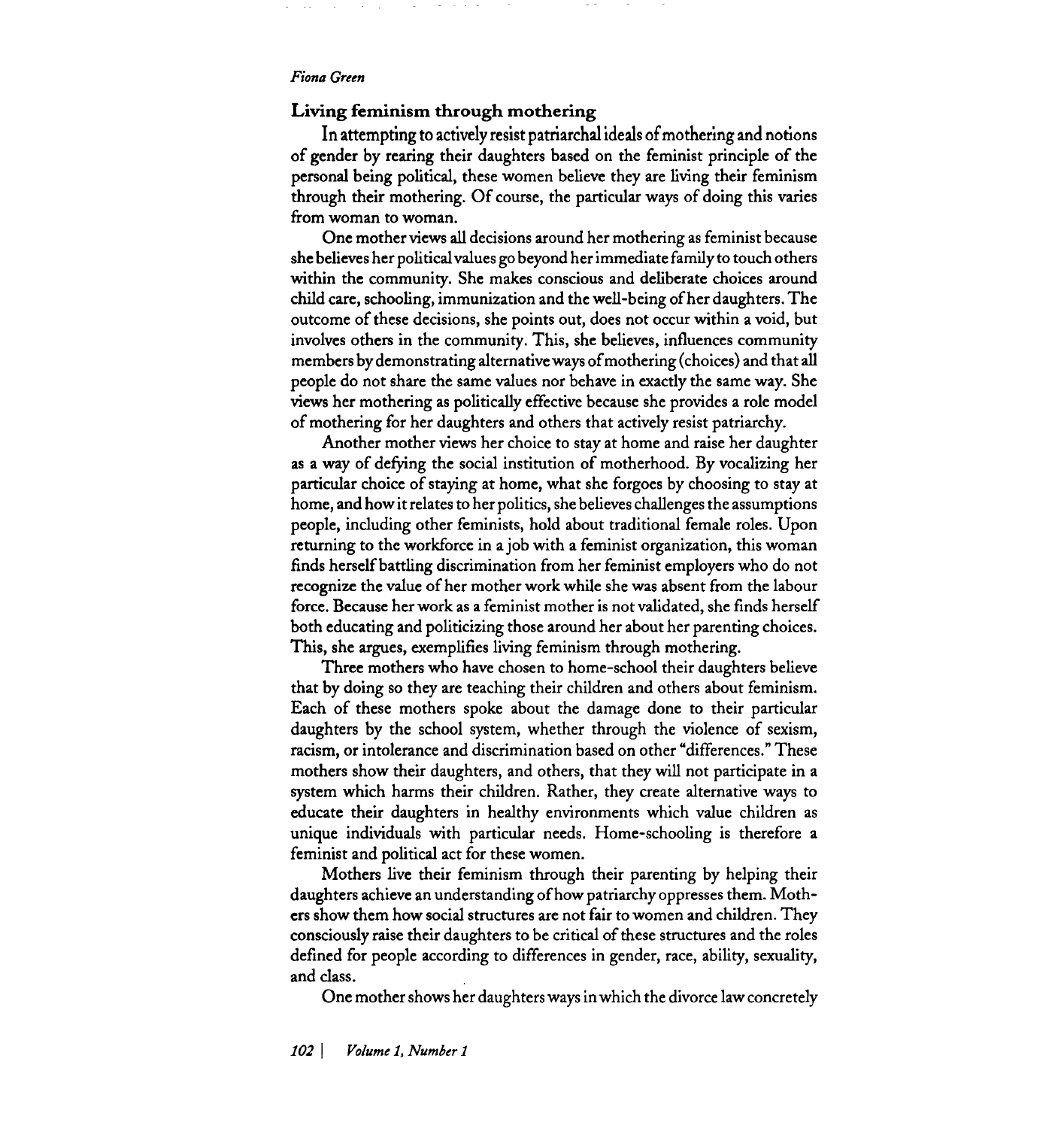## Living Feminism Through Mothering

affects their lives to explain inequality. A second mother explains the unjust local and global division of economic resources amongst children, women, and men while shopping. Another sits with her daughters when they watch TV to expose sexist, racist, abelist, homophobic, and class biases which are presented as the norm.

Mothers live their feminism by actively demonstrating ways to resist patriarchy. They explain the links between the personal and the political in their children's lives and the power this has to bring about social change. For example, one mother supported her daughter who wanted to play soccer on the school team which was reserved only for boys. The daughter understood, from her mother's teachings, that not being allowed to play soccer was sexist, unjust, and had to be challenged. With support from her family, the daughter was able to affect change in the rules of the school district and play soccer on the school team. Furthermore, due to the work of this girl and her family, other girls are now playing on their own soccer teams in this community.

Another way to resist patriarchy is through making choices in our lives. The choices we make, thesewomen point out, are however not without sacrifice as they are made within the confines of patriarchal society. Mothers exemplify this by sharing with their children choices they have made and acknowledge both the costs and benefits of these. For example, the choice to raise children has meant going on social assistance for three women. A number of mothers know that the cost of choosing to stay at home is not having a pension and an income. Other mothers recognize the lack of time they spend with their daughters as the cost of working outside the home. The price for another mother who, due to financial constraints can not home-school, is to place her daughter in an educational program which is far from ideal. The consequence of making the choice of raising children for two mothers means putting their own education on hold. Children are not blamed for the costs of mothering, but rather are shown how there are constraints placed on people's lives due to patriarchy.

In addition to acknowledging the cost and benefits of choice, feminist mothers ensure that choice is a value they pass onto their daughters by encouraging them to make choices for themselves. At times these choices may not be ones mothers believe to be "best" for their daughters, yet they allow them the independence and freedom to learn the realities ofmaking personal choices. For example, one mother supported her daughter's wish to go to a religious school for a time until it did not satisfy the daughter's expectations or needs.

Being an advocate for children in their choices also means providing children with the skills required to live with choices which may be difficult. One mother supports her daughter's education in fashion design knowing full well that her daughter's designs do not fit the mould of the patriarchal fashion world. She and her daughter are both prepared for the hardships they will incur for not conforming to the dominant standard.

Living feminism through mothering is illustrated in the support mothers